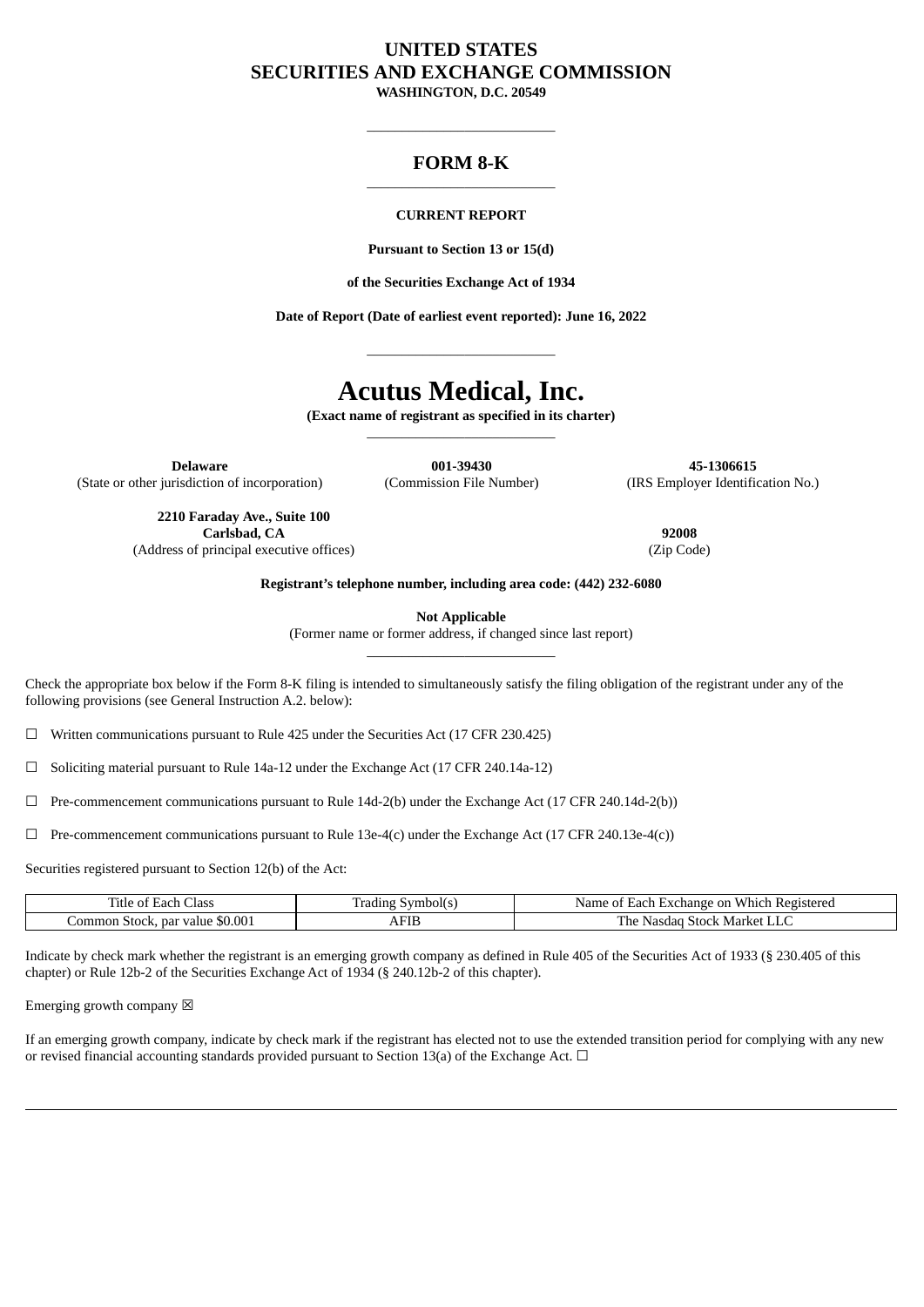## **Item 5.07 Submission of Matters to a Vote of Security Holders**

On June 16, 2022, Acutus Medical, Inc. (the "Company") held its Annual Meeting of Stockholders (the "Annual Meeting"). The Company's definitive proxy statement for the Annual Meeting was filed with the U.S. Securities and Exchange Commission (the "SEC") on April 28, 2022 and describes in detail both of the two proposed voting matters (the "Proposals") submitted to the Company's stockholders at the Annual Meeting. The final results for the votes cast with respect to each Proposal, rounded to the nearest whole share, are set forth below.

As of April 18, 2022, the record date of the Annual Meeting, there were 28,336,285 outstanding shares of the Company's common stock. At the Annual Meeting, a quorum of 18,546,772 shares of the Company's common stock were represented in person or by proxy.

#### *Proposal 1*

The stockholders elected each of R. Scott Huennekens, Shaden Marzouk, MD and Andrew ElBardissi, MD, as a Class II director to hold office until the 2025 Annual Meeting of Stockholders, and in each case until their respective successors are duly elected and qualified, by the following vote:

| Nominee               | Votes For  | Votes Withheld | <b>Broker Non-Votes</b> |
|-----------------------|------------|----------------|-------------------------|
| R. Scott Huennekens   | 11,253,733 | 2,114,322      | 5,178,717               |
| Shaden Marzouk, MD    | 11,680,619 | 1,687,436      | 5,178,717               |
| Andrew ElBardissi, MD | 11.844.930 | 1,523,125      | 5,178,717               |

### *Proposal 2*

The stockholders ratified the appointment of Ernst & Young LLP as the Company's independent registered public accounting firm for the fiscal year ending December 31, 2022 by the following vote:

| Votes For  | T<br>Against<br><b>Votes</b> | Abstentions             |
|------------|------------------------------|-------------------------|
| 18,463,128 | $  -$<br>34,57T              | $19.07^\circ$<br>19.U/J |

No other items were presented for stockholder approval at the Annual Meeting.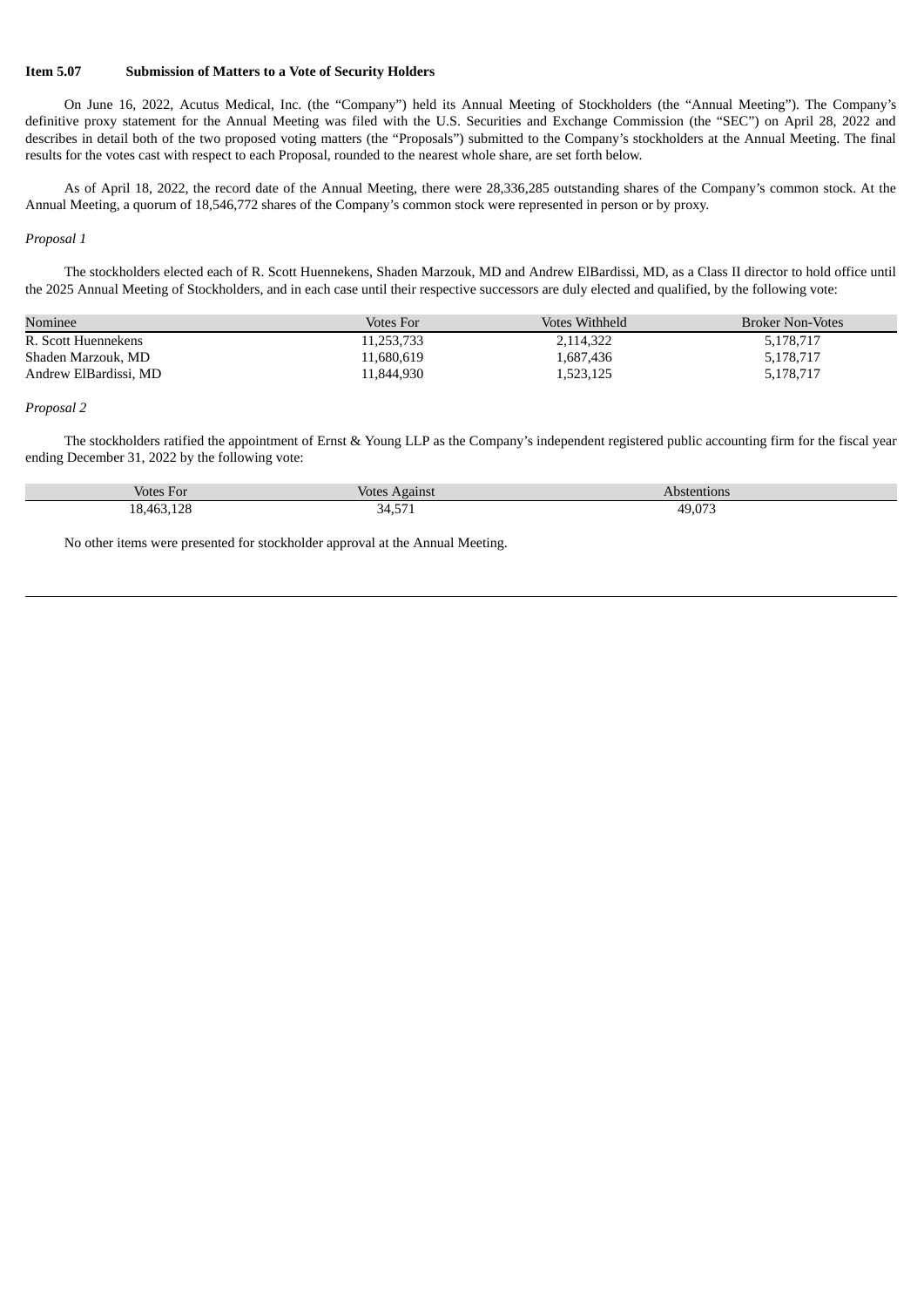## **Item 9.01. Financial Statements and Exhibits.**

(d) Exhibits

| Exhibit<br>Number | <b>Description</b>                                                          |
|-------------------|-----------------------------------------------------------------------------|
| 104               | Cover Page Interactive Data File (embedded within the Inline XBRL document) |